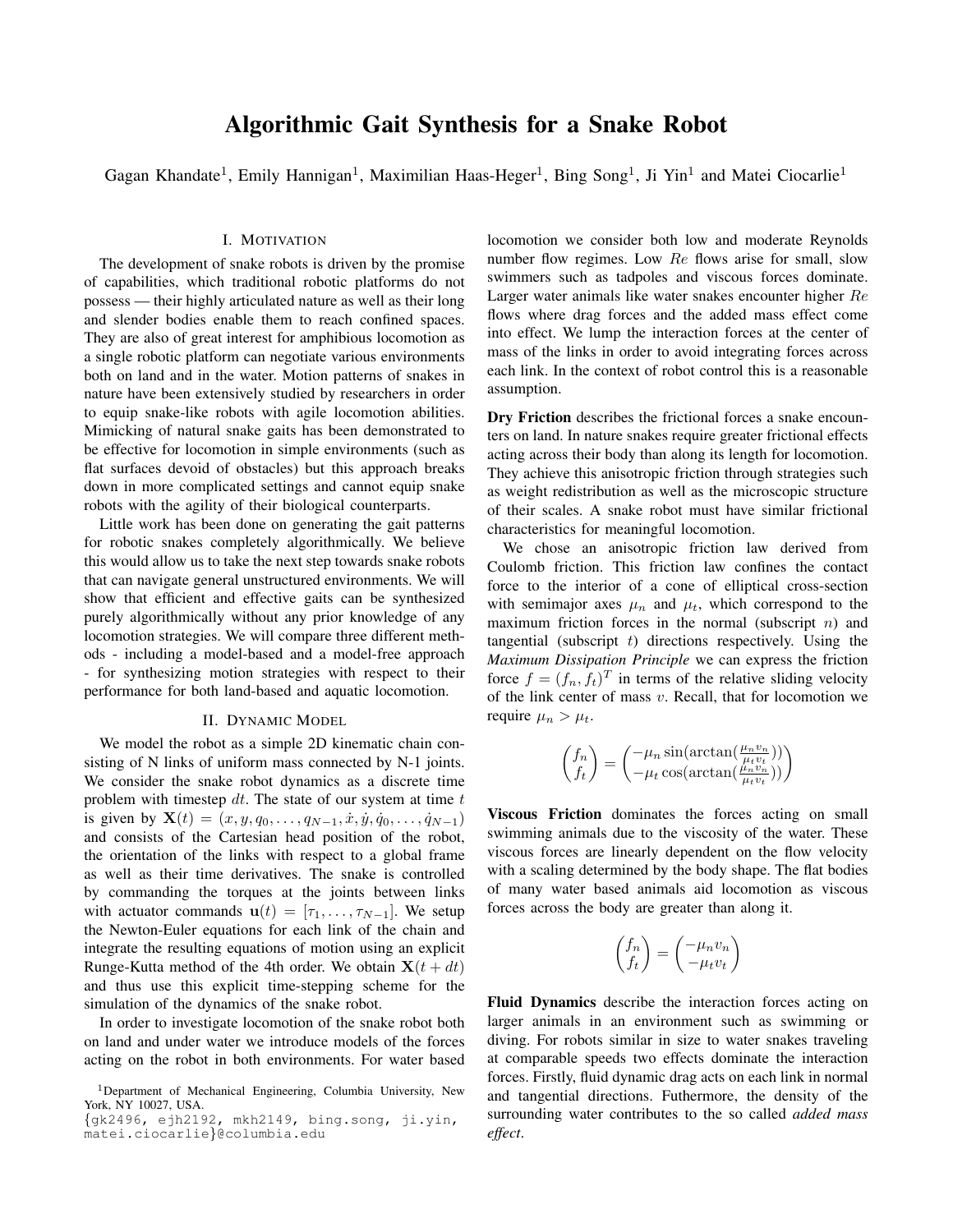Assuming the links individual to be cylinders of length l with an elliptical cross-section of height  $a$  and width  $b$  we can derive expressions for the fluid dynamic drag  $(d_n, d_t)^T$ . The additional inertial mass  $m_a$  due to the surrounding water is negligible in the tangential direction and therefore only the normal direction is considered. Typical values for these coefficients are  $C_d \sim 1, C_f \sim 0.01$  and  $C_a \sim 1$ .

$$
\begin{pmatrix} d_n \\ d_t \end{pmatrix} = \begin{pmatrix} -\frac{1}{2}\rho C_d a l |v_n| v_n \\ -\frac{1}{2}\rho \pi C_f \frac{a+b}{4} l |v_t| v_t \end{pmatrix}
$$

$$
m_a = \rho \pi C_a \frac{a^2}{4} l
$$

III. PLANNING ALGORITHMS

Robotic locomotion requires the computation of control actions that move the robot along a trajectory from its starting position to a desired goal state. We employ three different algorithms to generate sequences of actions and compare the gaits exhibited by the resulting trajectories.

Sampling Based Planning We use a kinodynamic-RRT [1], which is an extension of the RRT pathplanning algorithm for nonholonomic systems that incorporates the dynamic constraints. The algorithm constructs a tree by sampling random states, finding the closest node and taking random actions until it finds a way to extend the tree towards the sampled state from this closest node. In order to move from an initial to a goal state we then follow a branch of the resulting tree that leads us towards that goal.

Model Predictive Control MPC uses a model of the dynamics in order to optimize the trajectory starting from its current position within a certain horizon. It thus requires a trajectory optimizer that can determine appropriate control action. We chose iLQG [2], an iterative method for nonlinear MPC based on the differential dynamic programming (DDP) algorithm. Once an appropriate sequence of actions has been found the robot applies the first action in the sequence and the process is repeated from the new state.

Deep RL We use Proximal Policy Optimization (PPO) [3] a model-free reinforcement learning algorithm to learn a neural network policy which determines the control action. In PPO, an actor-critic policy is trained to maximize cumulative reward of the resulting robot trajectory while avoiding network updates that cause the policy to diverge.

While kinodynamic-RRT has no notion of optimality both iLQG and PPO attempt to optimize the robot actions with respect to a cost (reward) function. In order to be able to make comparisons we chose to use an identical cost function for both, which consists of a weighted sum of the distance of the snake head from a goal and the norm of the commanded actuator torques.

### IV. RESULTS

In this section we present the motion synthesized with the aforementioned algorithms when given a goal to the left of a five link snake (see Figs. [1](#page-1-0) - [3.](#page-1-1)). The vertical direction

<span id="page-1-0"></span>

<span id="page-1-1"></span>Fig. 3. Snake gaits for fluid dynamics



<span id="page-1-2"></span>Fig. 4. Part of the tree generated by Kinodynamic-RRT and training curve for PPO policy and three different random initial seeds

signifies a progression in time. Part of an RRT tree can be seen in Fig. [4](#page-1-2) as well as the training curve of the PPO policy for dry friction. Fig. [5](#page-2-0) compares the performance of the three different trajectory generation approaches in terms of the the time and energy required to reach the desired goal. For a more thorough comparison we apply all three methods to a set of ten randomly generated goals sampled roughly in front of the snake. For simplicity we assume no model noise.

While we compare three different methods - only iLQG and PPO make an attempt to optimize the trajectory. This is reflected by the chaotic and inefficient gait derived from RRT. Hence the RRT trajectory should only be viewed as a highly suboptimal yet viable baseline trajectory. The gaits synthesized using iLQG and PPO, however, closely resemble gaits observed in nature. They are highly efficient, fast and give rise to great agility. For an example of such a motion pattern for an underwater snake robot synthesized using only iLQG with the above dynamic model see the animation at <https://roamlab.github.io/>.